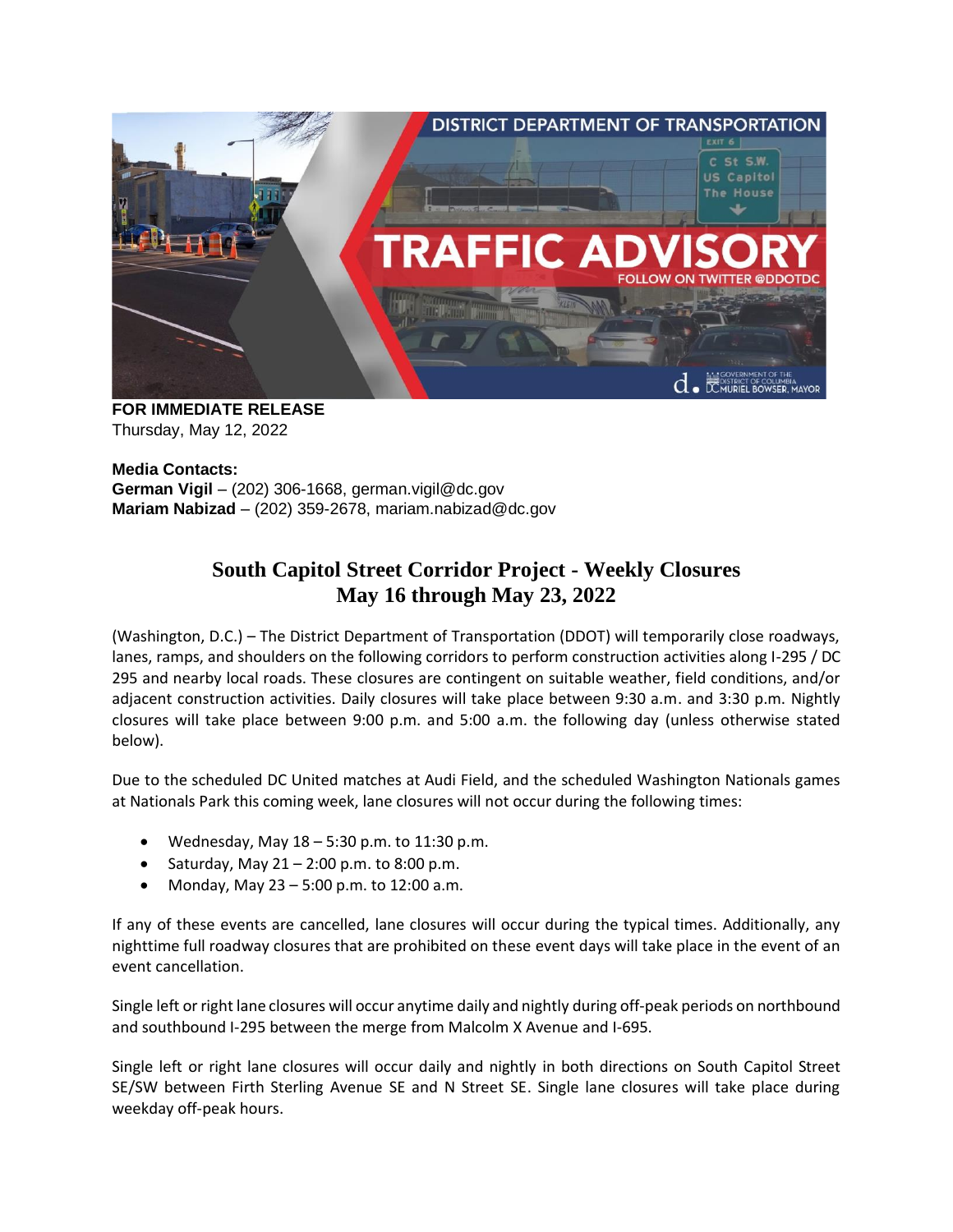Single left or right lane closures will occur daily and nightly in both directions Suitland Parkway SE between the Martin Luther King, Jr. Avenue SE overpass and South Capitol Street SE. These single lane closures along these roadways will take place during off-peak hours.

No other closures on South Capitol Street SE/SW or Suitland Parkway SE will take place on weekdays between 5:00 a.m. and 9:30 a.m. and between 3:30 p.m. and 9:00 p.m.

Daily and nightly single lane closures will also occur during off-peak hours on Firth Sterling Avenue SE, Howard Road SE, Potomac Avenue SE/SW, Half Street SW, P Street SW, Q Street SW, and R Street SW, St. Elizabeths Road SE, and Barry Road SE.

The following full ramp closures will also occur as described below:

- Exit 4A from I-295 Southbound to Suitland Parkway nights between 9:00 p.m. and 5:00 a.m. the following morning. (*When Exit 4A is closed, Exit 4B will remain open*)
- Ramp from Suitland Parkway to I-295 Northbound nights between 9:00 p.m. and 5:00 a.m. the following morning.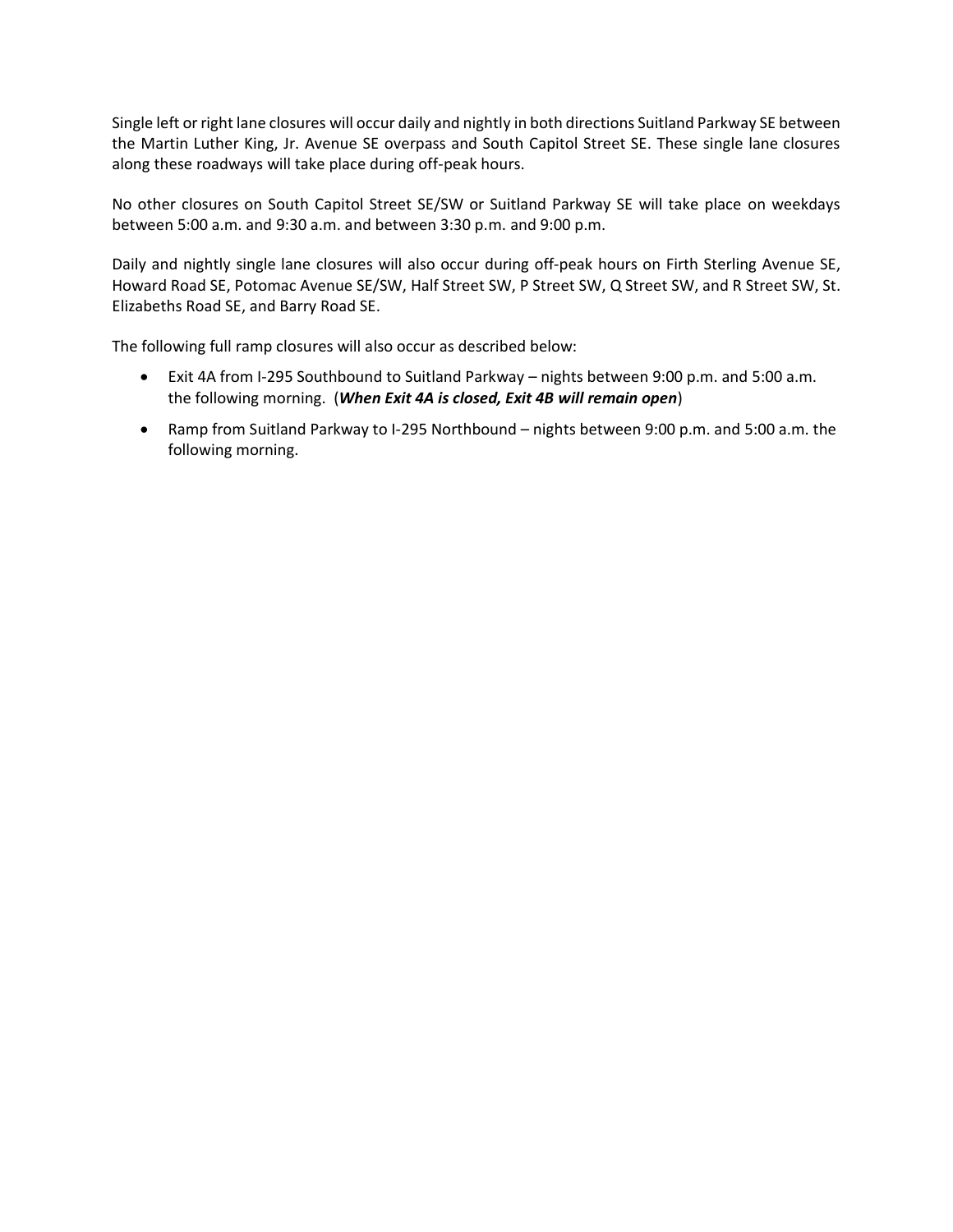Northbound South Capitol Street SE will be closed from Firth Sterling Avenue SE to Suitland Parkway Monday night and Tuesday night, May 16, and May 17, from 9:00 p.m. to 5:00 a.m. Southbound South Capitol Street SW will be closed from Suitland Parkway to Firth Sterling Avenue SE Wednesday night and Thursday night, May 18, and May 19, from 9:00 p.m. to 5:00 a.m. When South Capitol Street is closed, Suitland Parkway and Firth Sterling Avenue will remain open to traffic. A marked detour will be in place during these closures.



## **South Capitol St SE Closure & Detour**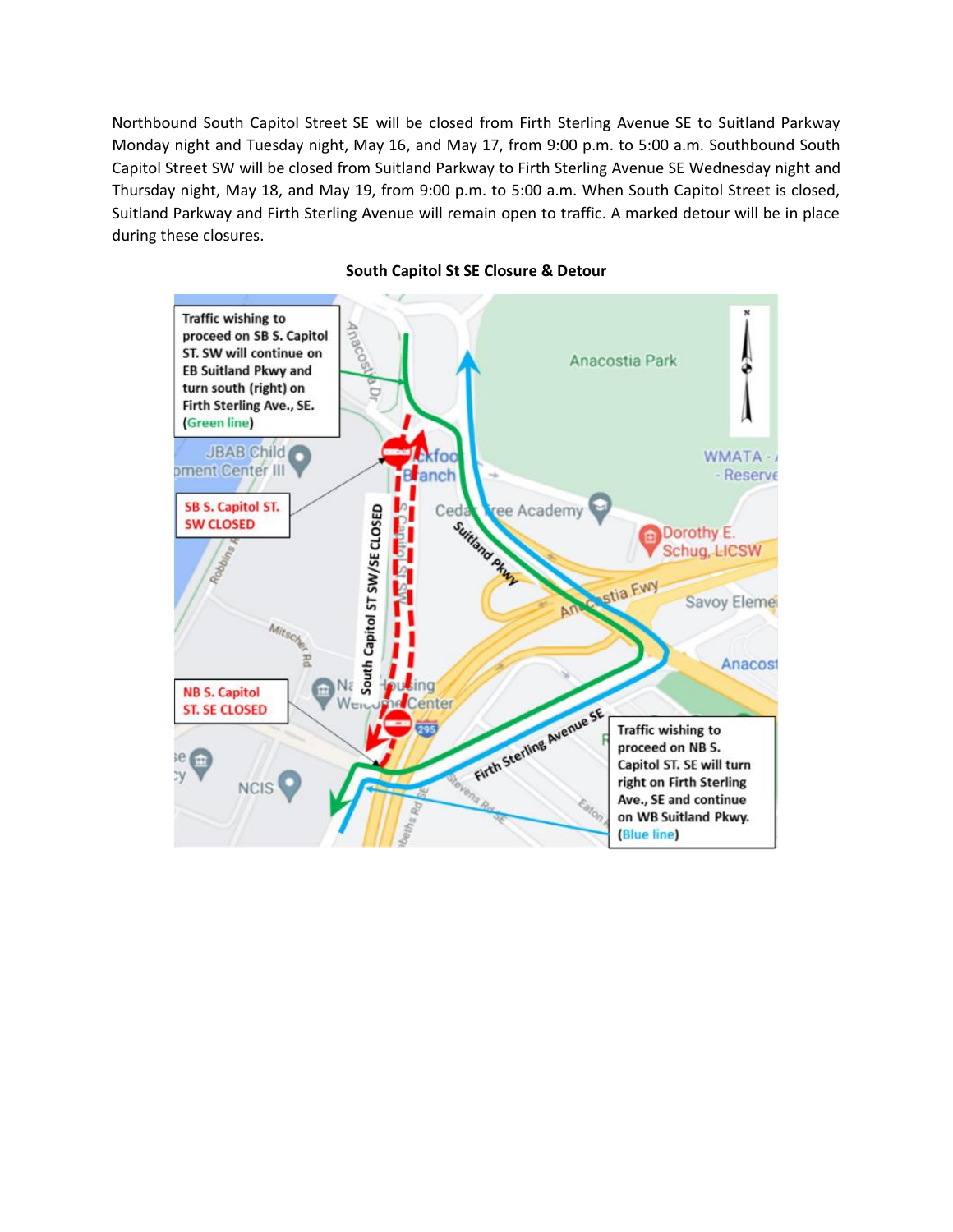Westbound Howard Road SE will be closed from Anacostia Metro Station to the WMATA Parking Garage on Saturday, May 14 from 5:00 a.m. to 5:00 p.m. Access to/from all WMATA facilities will be maintained continuously. *When westbound Howard Road SE is closed, South Capitol Street SE, Firth Sterling Avenue SE, and Suitland Parkway will remain open to traffic.* Marked detours will be in place during these closures.



## **Westbound Howard Road SE Closure & Detour**

These closures are required for construction activities associated with the following DDOT project:

## **South Capitol Street Corridor Project - Frederick Douglass Memorial Bridge**

The South Capitol Street Corridor Project calls for replacing the Frederick Douglass Memorial Bridge and transforming related sections of the urban freeway into a beautiful scenic boulevard that increases pedestrian and vehicular safety, improves multimodal transportation options, increases community accessibility, and supports economic development on both sides of the Anacostia River.

Traffic controls will be in place to guide all users of the roadway through the work zones safely. Motorists should expect delays due to the lane closures and are advised to stay alert and be observant of signage and road work crews while traveling in this area.

For more information about the Frederick Douglass Memorial Bridge Project and to stay up to date on traffic related impacts and construction progress, please visit *[www.newfrederickdouglassbridge.com](https://www.newfrederickdouglassbridge.com/)*.